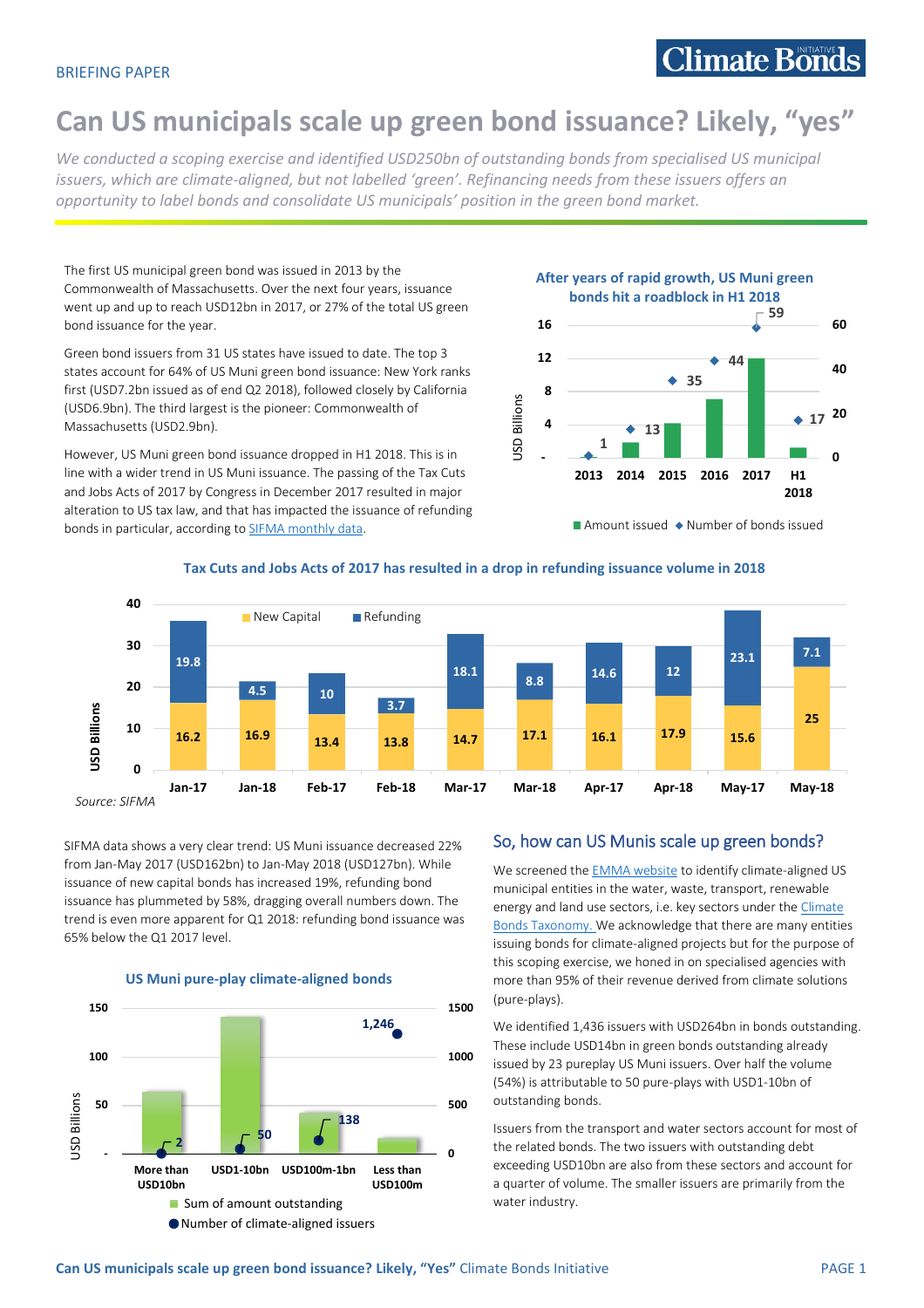#### BRIEFING PAPER

# $C$ limate Bonds

At USD170bn, water accounts for 64% of the identified climatealigned bond universe. It also features the highest number of climatealigned issuers: 1,141 pure-plays. Transport comes in second with USD78.5bn outstanding (30%), with the remaining 6% (USD18.5bn) split between waste, energy and land use. Transport sector climatealigned issuers have, on average, the largest amount of bonds outstanding (USD1.5bn), while water sector pure-plays have, on average, USD149m of bonds outstanding.

Several of these climate-aligned entities are already green bond issuers. Their peers could follow their path by entering the green bond market. Resilience projects, waste management and land conservation are all represented by the identified US Muni issuers, but underrepresented in the green bond market.

This scoping exercise identifies potential US Muni green bond issuers by considering the upcoming bond maturities of at large pure-play agency and other municipal entities.

## Water is the largest climate-aligned theme



# **Water**

Of the 1,141 climate-aligned issuers, 14 have already issued green bonds including the City of San Francisco Public Utilities Commission, which issued Certified Climate Bonds under the [Water Criteria](https://www.climatebonds.net/standard/water) of the Climate Bonds Standard. The top 5 issuers, excluding green bond issuers, by amount outstanding are:

- 1. **New York City Municipal Water Finance Authority**, via the New York City Water & Sewer System (USD26bn outstanding, New York): The Authority delivers more than 1bn gallons of water each day to the taps of over 9m people. It is a regular bond issuer: its last deal was in June 2018. The maximum deal size is over USD1bn; the average – USD388m. Bond proceeds fund primarily improvements in the water supply system and upgrades to wastewater treatment facilities, but also green infrastructure and tackling pollution caused by combined sewer overflows.
- 2. **Los Angeles Department of Water and Power** (USD9.8bn, California): About USD420m of its bonds mature within a year. This presents a green bond refinancing opportunity. The Department's maximum deal size is USD760m; the average – USD366m. It last issued in April 2018.
- 3. **Metropolitan Water District of Southern California** (USD4.4bn, California): About USD450m of its bonds mature within tqo years. USD355m is the maximum deal size to date. The last issuance was in June 2018.
- 4. **Puerto Rico Aqueduct and Sewer Authority** (USD3.5bn, Puerto Rico): The Authority has issued bonds up to USD1.8bn.
- 5. **Atlanta Department of Watershed Management** (USD3.5bn, Georgia): In March 2018, Atlanta's Mayor announced that the Department will issue the first publicly-offered **Environmental Impact Bonds**. The proceeds will fund approx. USD12.9m worth of green infrastructure projects intended to improve the resilience of the city's neighbourhoods that have been devastated by flooding in recent years.

The Department will have significant refinancing needs as about USD1bn of bonds mature in two years' time. The largest volume issued by the entity is USD1.2bn; the average – USD590m. It last issued in June 2018.

| 60%<br>24%                                                                                            | 11% | $\vert 4\% \vert$ |
|-------------------------------------------------------------------------------------------------------|-----|-------------------|
| <b>E</b> Flood protection Climate resilience Water treatment<br>Water supply Water treatment & supply |     |                   |
|                                                                                                       |     |                   |

95% of USD170bn water sector US Muni bonds used for water treatment and supply

The majority of issuers are specialised in providing water treatment and supply services (347 entities). Just under 5% of bonds were issued by entities focusing on climate resilience. Among them is **Oklahoma Water Resources Board**, which has extensive programs and policies associated with climate resilience, from the implementation of groundwater studies to drought monitoring and floodplain management.

One of the latest projects by **Albuquerque Metropolitan Arroyo Flood Control Authority** dealt with the identification of detention ponds and the construction of channel lining and contributed to the reduction of local drainage problems and decreasing the area's vulnerability to flooding. Their latest [bond of USD12.5m,](https://emma.msrb.org/ER1132685-ER886428-ER1287071.pdf) issued in June 2018, states that proceeds will be used to improve the Authority's flood control system.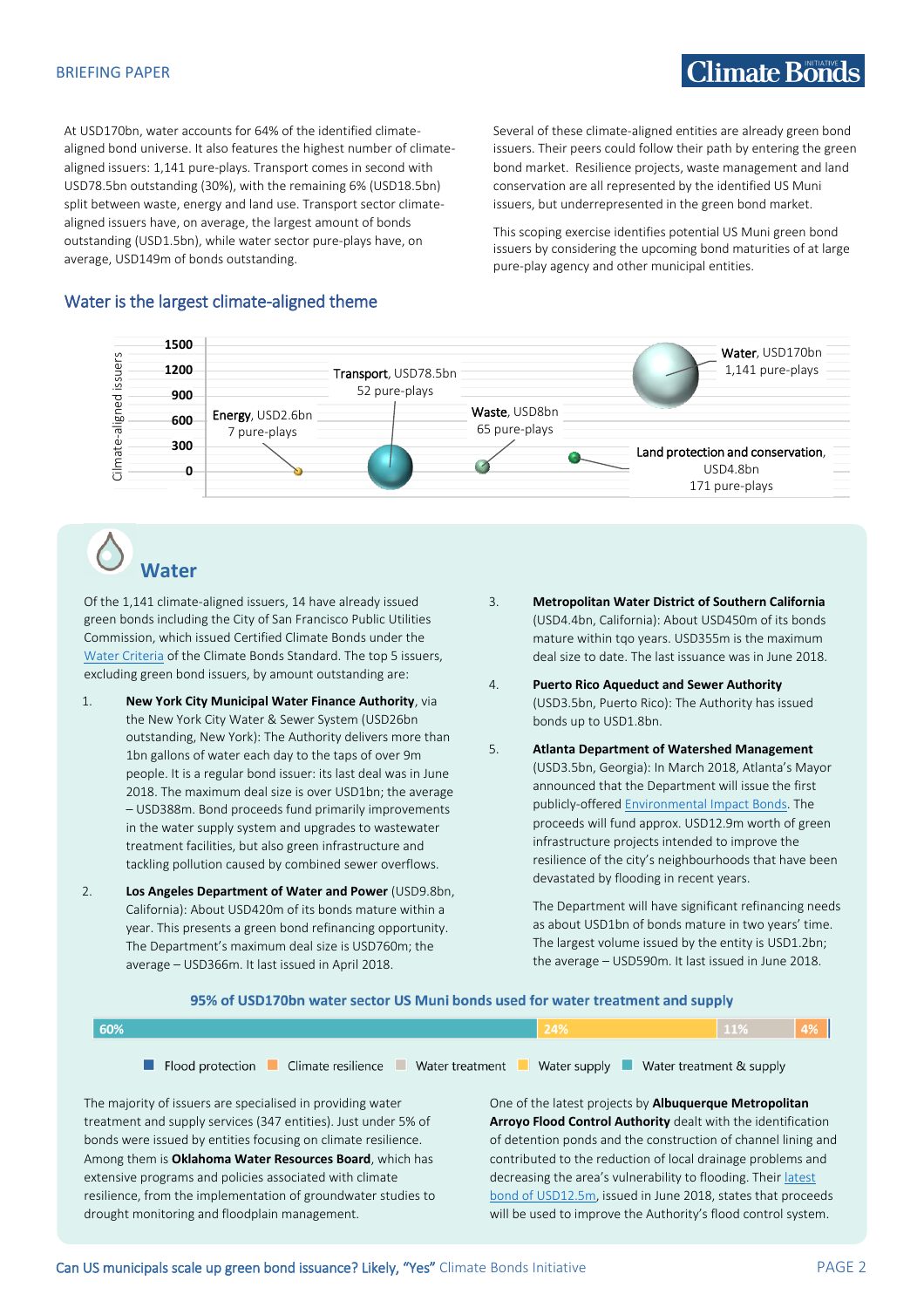

# **Transport**

52 climate-aligned issuers are part of this sector. It accounts for USD78.5bn of bonds outstanding. Four local governments have already issued green bonds and three of them – New York MTA, Los Angeles County MTA and BART – have issued Certified Climate Bonds under [the Low Carbon Transport](https://www.climatebonds.net/standard/transport)  [Criteria](https://www.climatebonds.net/standard/transport) of the Climate Bonds Standard. The top 5 issuers, excluding green bond issuers, by amount outstanding are:

- 1. **Massachusetts Bay Transportation Authority** (USD5.8bn, Massachusetts): The MBTA has issued [several sustainability bonds](https://www.mass.gov/files/documents/2017/10/12/MBTA_DebtIssuance_091117L.pdf) since September 2017, demonstrating the its interest in addressing environmental and social challenges in the mass transit industry, including promoting greater accessibility, targeting energy efficiency improvements and implementing climate resilience measures. Approximately USD460m of bonds will have to be repaid by June 2020, which could provide an opportunity for the authority to issue a green bond. Its average bond volume is USD777m.
- 2. **Dallas Area Rapid Transit** (USD4.4bn, Texas): [DART](http://www.dart.org/about/aboutdart.asp)'s extensive network moves over 220,000 passengers a day across their 700-sqm service area. About USD800m of bonds mature by June 2019, we expect BART to refinance the debt within the next year. BART's maximum deal size to date is USD1bn; but its outstanding bonds average is USD428m.
- 3. **Chicago Transit Authority** (USD4.3bn, Illinois): Their [fleet](https://www.transitchicago.com/environment/) includes about 1,500 rail cars and nearly 1,900 buses which are becoming more energy efficient and produce fewer emissions thanks to recent replacement efforts. The Authority's maximum deal size is USD1.9bn, and the average volume USD391m.
- 4. **Regional Transportation District of Denver** (USD3.4bn, Colorado): The District's maximum deal size is USD475m. Its last bond (March 2017) was linked to th[e FasTracks project,](http://www.rtd-fastracks.com/main_26) a multi-billion-dollar comprehensive transit expansion plan to build 122 miles of new commuter rail and light rail and 18 miles of bus rapid transit. All fall within the Climate Bonds Low Carbon Transport Criteria.
- 5. **Metropolitan Atlanta Rapid Transit Authority** (USD3.1bn, Georgia): The Authority last issued in June 2018, and its largest deal was USD400m.

Some 99% of outstanding bonds have been issued by entities in charge of a mix of mass transit services such as metro, light rail, bus, rail, tram and/or bicycle.

The remaining 1% is shared amongst rail-only services (the largest issuer in the dataset is **Sonoma-Marin Area Rail Transit District**), and authorities dedicated to bus services (largest issuer: **Roaring Fork Transportation Authority**).



65 climate-aligned issuers are part of the waste sector, which accounts for USD8bn of bonds outstanding. California Pollution Control Financing Authority has issued a green bond. The top two issuers, excluding green bond issuers, by amount outstanding are:

1. **Ohio Air Quality Development Authority** (USD2bn, Ohio): The Authority's [bond](https://emma.msrb.org/ER1094873-ER856764-ER1257402.pdf) from December 2017 financed the construction, acquisition and installation of a recycled linerboard and corrugating

medium mill, as well as related recycling facilities.USD240m of bonds from this entity will mature within two years.

2. **Palm Beach County Solid Waste Authority** (USD1.1bn, Florida): USD400m of bonds will have to be repaid by the Authority within the next 2 years. The Authority's maximum deal size to date is USD600m; and its deals average USD314m.

#### 71% of the climate-aligned waste agencies outstanding bonds are linked to solid waste management

| 43% | 28%                                                                                                                   | 25% | 3% |
|-----|-----------------------------------------------------------------------------------------------------------------------|-----|----|
|     | Waste management <b>Department Control Department Control</b> Air quality <b>Department Control</b> Resource Recovery |     |    |

A sub-sector analysis shows that 28% of the outstanding amount was issued from the waste management divisions of municipalities. Issuance from authorities focusing on broader pollution control has contributed 43% and those on air quality have contributed 25% to outstanding sector issuance. The remainder has been placed by resource recovery entities.

The 65 agencies identified in the waste sector are climatealigned and their issuance would qualify for inclusion as green bonds if the issuers were to add a green label. Green bonds from the waste sector have been historically underrepresented, and labelling would give more visibility to US municipals activity in this area.